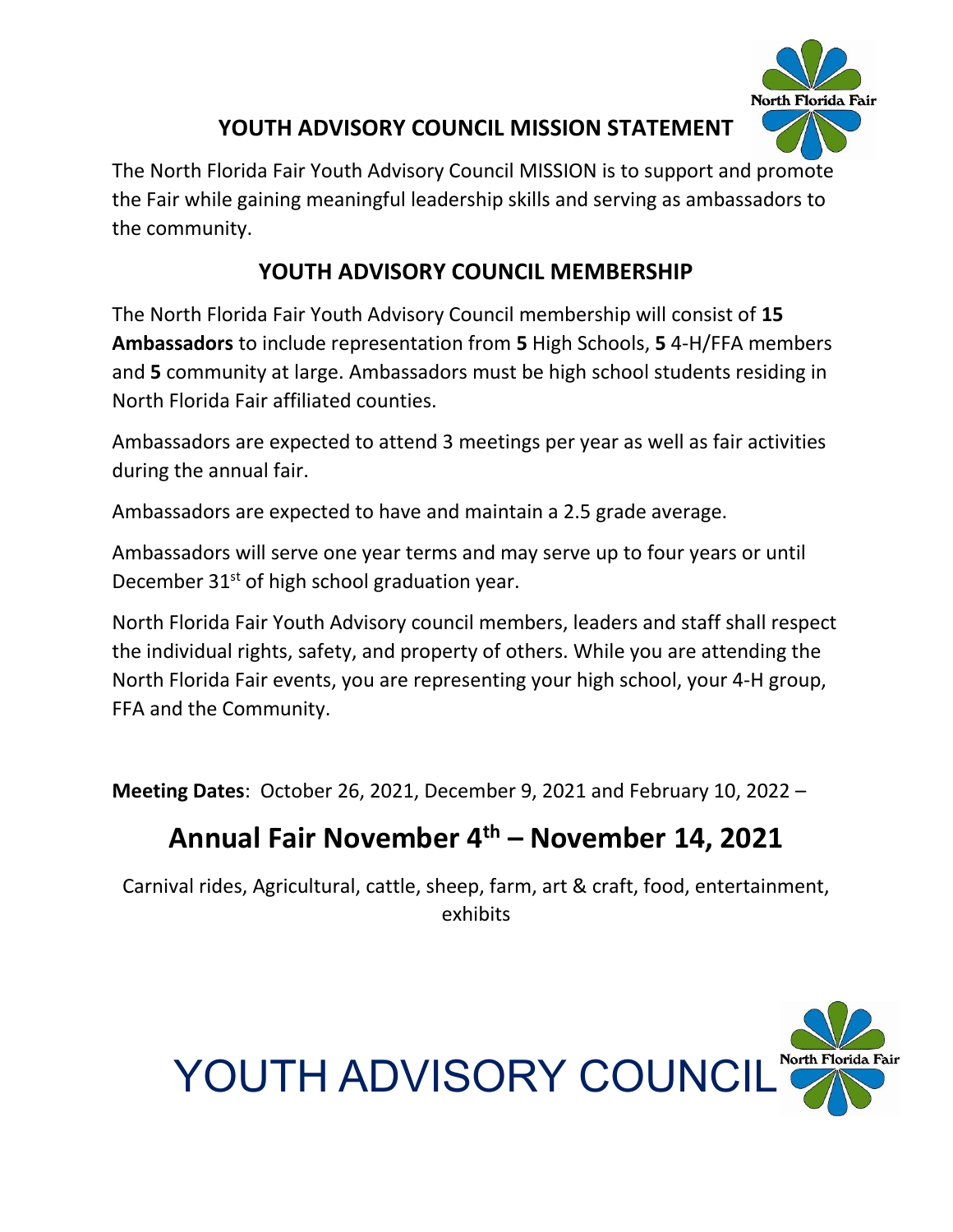The North Florida Fair Youth Advisory Council (YAC) is a youth leadership development organization sponsored by the North Florida Fair Association. Membership is comprised of youth representing high school students, 4-H and FFA members residing in North Florida Fair affiliated counties.

Eligibility Requirements:

- Enrolled in high school for the 2021-2022 school year
- 2.5 grade point average
- Able to serve as a YAC member for a full calendar year

To be considered for the Youth Advisory Council, please submit:

- Completed application
- Written/signed approval from parents/guardians

- Recommendation letter from (Guidance Counselor, 4-H Extension Agent, FFA Advisor, Community Leader, Pastor, Employer, etc.)

#### **DEADLINE: October 15, 2021, 2021 by 5:00pm**

#### **Applications can be turned in at the Fair Office or emailed to Info@northfloridafair.com**